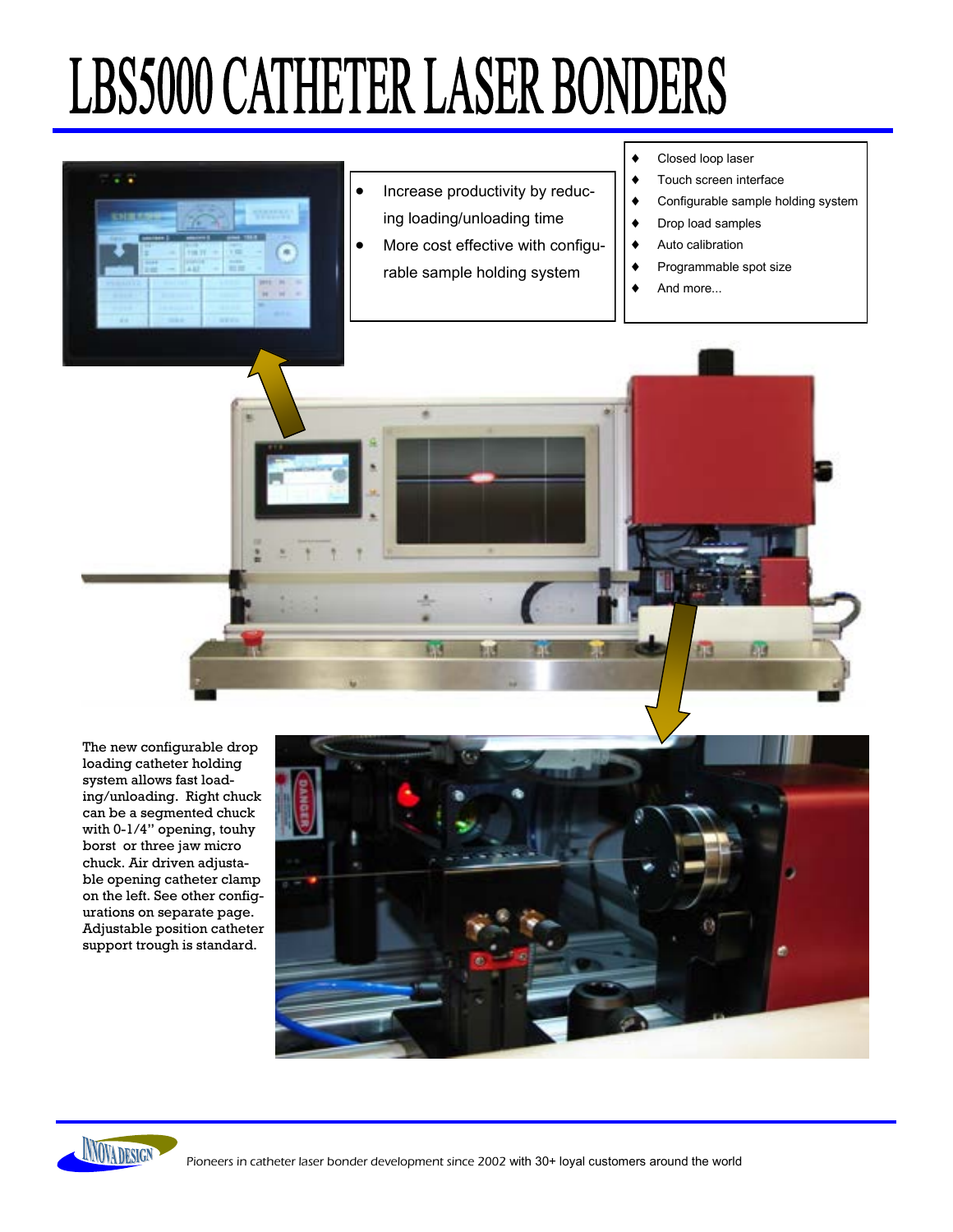

Direct drive spindle accepts various types of holding chucks, allow speed change from 0 to 1500 RPM, variable speed jogging with joystick



Motorized beam delivery system allowing spot size to be programmed in every step of a bonding recipe

## *Choice of Chucks*



Three jaw stainless steel gapless chuck, opening 0-1mm, high precision. Best used to hold mandrel directly



Touhy borst chuck, 3 sizes: 1-5 Fr, 5-7 Fr, 7-9 Fr., Directly hold tubing with rubber ring



6 segmented chuck, 0-1/4" opening, plastic segments, directly hold tubing and/or mandrel, easy loading/unloading



# *Touch Screen Shots*

| 北方医療用                |              | ÷           |                     |                |   | <b>ANGLIAN</b>   |  |
|----------------------|--------------|-------------|---------------------|----------------|---|------------------|--|
|                      | <b>BAN 8</b> |             |                     | ٠              |   |                  |  |
| ٠<br><b>AND</b><br>٠ |              |             | <b><i>BROSE</i></b> |                | ٠ |                  |  |
| <br>٠<br>٠           |              | <br>٠<br>安之 | ٠<br>一覧             | <br><br>٠<br>٠ |   | m                |  |
| 本当                   |              | 主任区         |                     | 日東京京           |   | ٠<br>٠<br>٠<br>٠ |  |

Equipped with a 7", high resolution touch-screen controller, programming the LBS 5000 is easier than ever.\* The touch screen HMI also supports multiple language



\* These screens are highly dynamic. They work similar to a Microsoft Window program

#### **INNOVA DESIGN, INC.**

Phone: (858)535-9389 Fax: (888)308-7330 E-mail: info@laser-bonder.com Website: www.laser-bonder.com

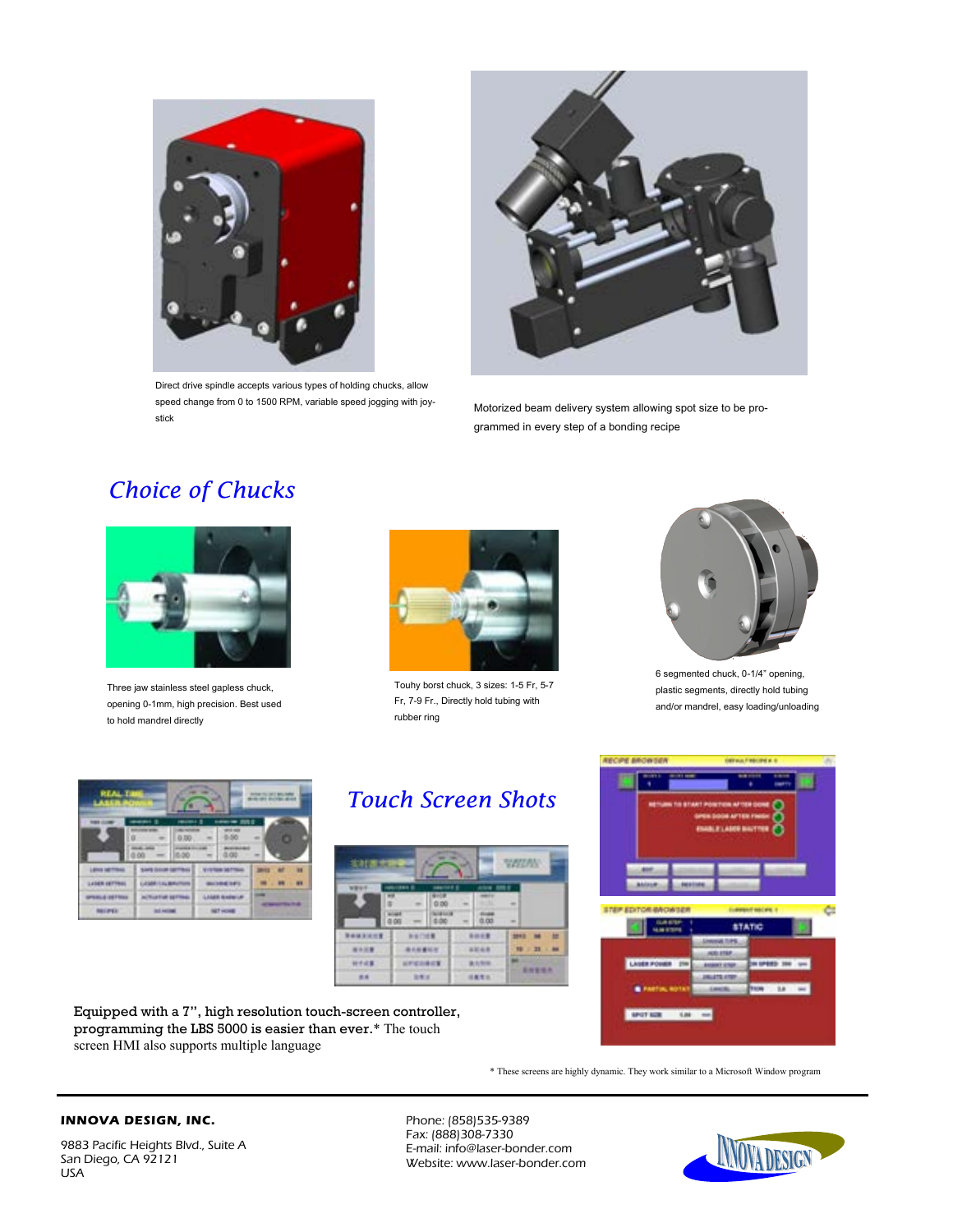## *LBS5000 Sample Holding System Configurations*



CONFIG #1: Spindle on the right side, clamp on the left side. Recommended to use with catheters with short to medium length balloons. Any types of chuck can be installed on the spindle. The chuck will hold the distal end of the support mandrel and rotate. Clamp will hold the proximal side of the balloon as a guide. Allow quick drop loading.



CONFIG #2: Spindle on the left side, clamp on the right side. Recommended to use with catheters with short to medium length balloons and non-circular shaft tubing. Recommend to use segmented or touhy borst chucks on the spindle. The chuck will hold the proximal side of the balloon and rotate. Clamp will hold the distal end of the support mandrel.



CONFIG #3: Spindle on the left side, dual clamps on each side of the balloon. Recommended to use with catheters with short to long length balloons and long shaft. Recommend to use the segmented or touhy borst chucks on the spindle. The chuck will hold the proximal end of the catheter. Clamps will hold both proximal and distal end of the balloon. Allow drop-in loading, efficient and precise



CONFIG #4: Dual spindle for holding catheters with built in guide wire or without through inner lumen, or for long and large size catheters

OTHER CONFIGURATIONS: More configurations are possible, for example, by using more than two clamp for long and thicker catheters to prevent excessive wobbling,

**INNOVA DESIGN, INC.** 



Phone: (858)535-9389 Fax: (888)308-7330 E-mail: info@laser-bonder.com Website: www.laser-bonder.com